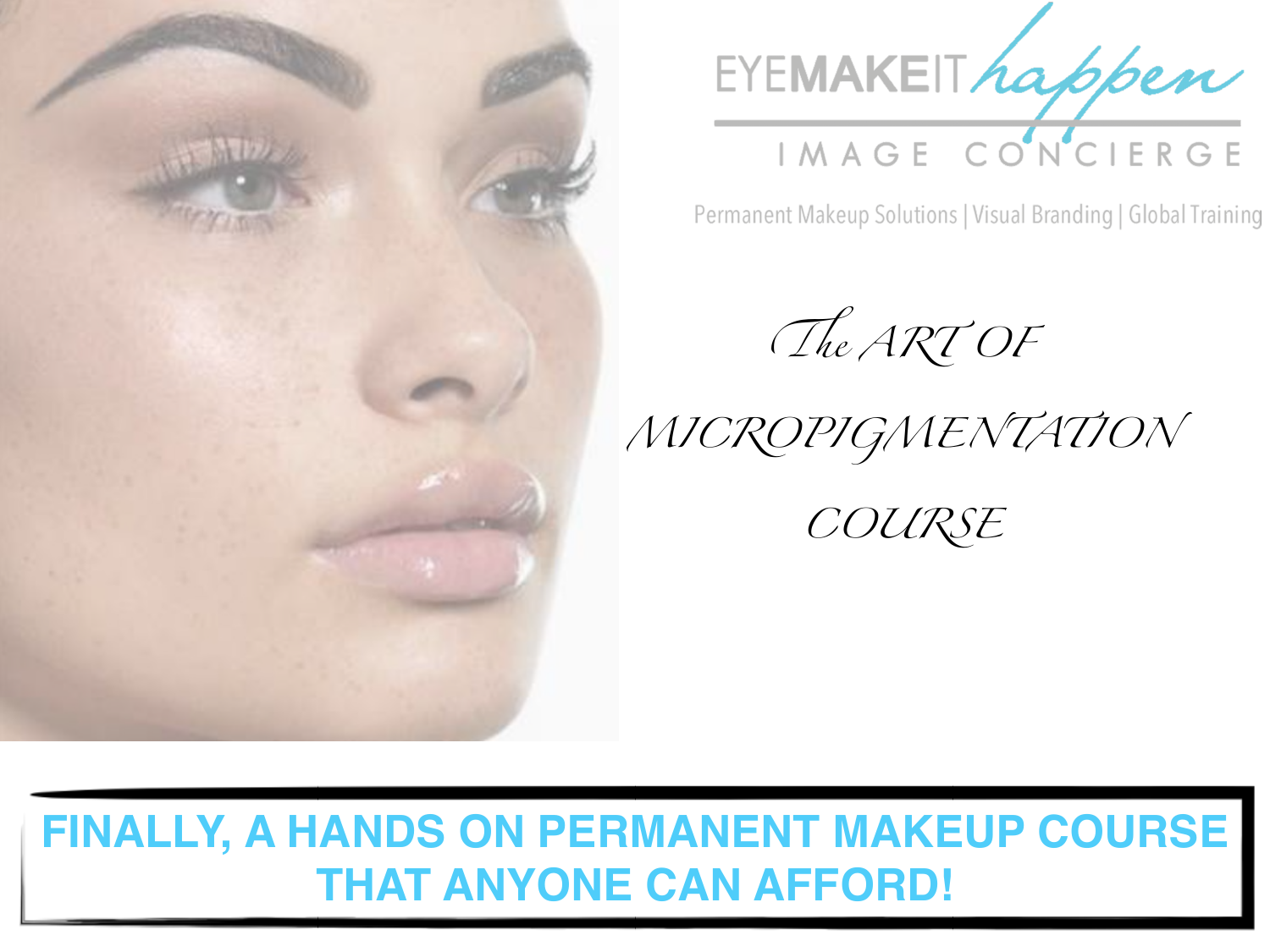#### **Important Letter From Reese Williams**

In a few moments I'm going to tell you how you can qualify to be a part of a rare special event, my **Art of Micropigmentation Course Event.** The unique five-day training course will give you all the tools, training, inspiration, and motivation you need to become a top Certified Permanent Makeup Artist. And the best part is, you'll get personal, hands on training from me. But more on that in a minute…

If you qualify to attend, as I'll explain below, my goal is to give you a training experience you will look back on as a turning point in your life, **5** unforgettable days when your knowledge of **permanent make up** will come together as never before… When you'll see new opportunities with a new vision… When you will finally be able to convert your beauty skills and knowledge into wealth... When you will know in your heart that you have secured your financial independence because of the life-changing knowledge you have received. This is your chance.

Thanks in Advance,

*Re*e*e Wi*l*iams*

Reese Williams, Owner and Instructor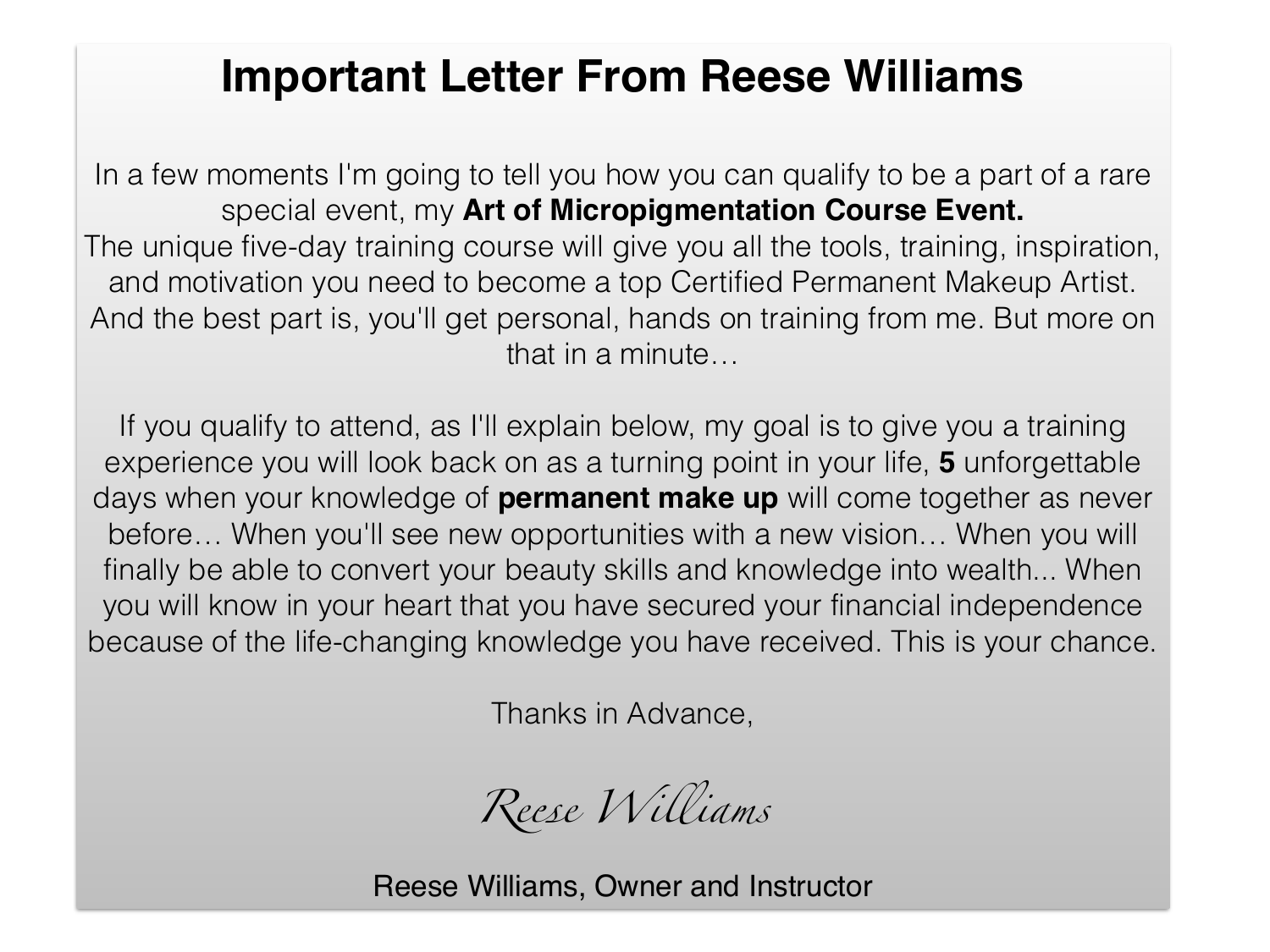## What's in it for you?

- The Art of Micropigmentation training course(\$3500 value)
- 30 days free coaching phone or email support w/ Reese Williams(\$499 value)
- Beauty business training system(\$499 Value)
- Free lunch(\$99 value)
- Practice kit/ training manual (\$199 value)
- Micropigmentation pro training kit (\$599 value) 30+treatments
- Seminar Ticket (priceless)
- **Bonus: 1 Day Eyemakeithappen Business 101/ Marketing 101(\$499 value)**
- **Bonus: 4 page website (\$399 value)**
- **Bonus: 500 business cards(\$199 value)**
- **Membership for The Permanent Makeup Society(\$99 value)**
- **1 model provided(\$299 value)**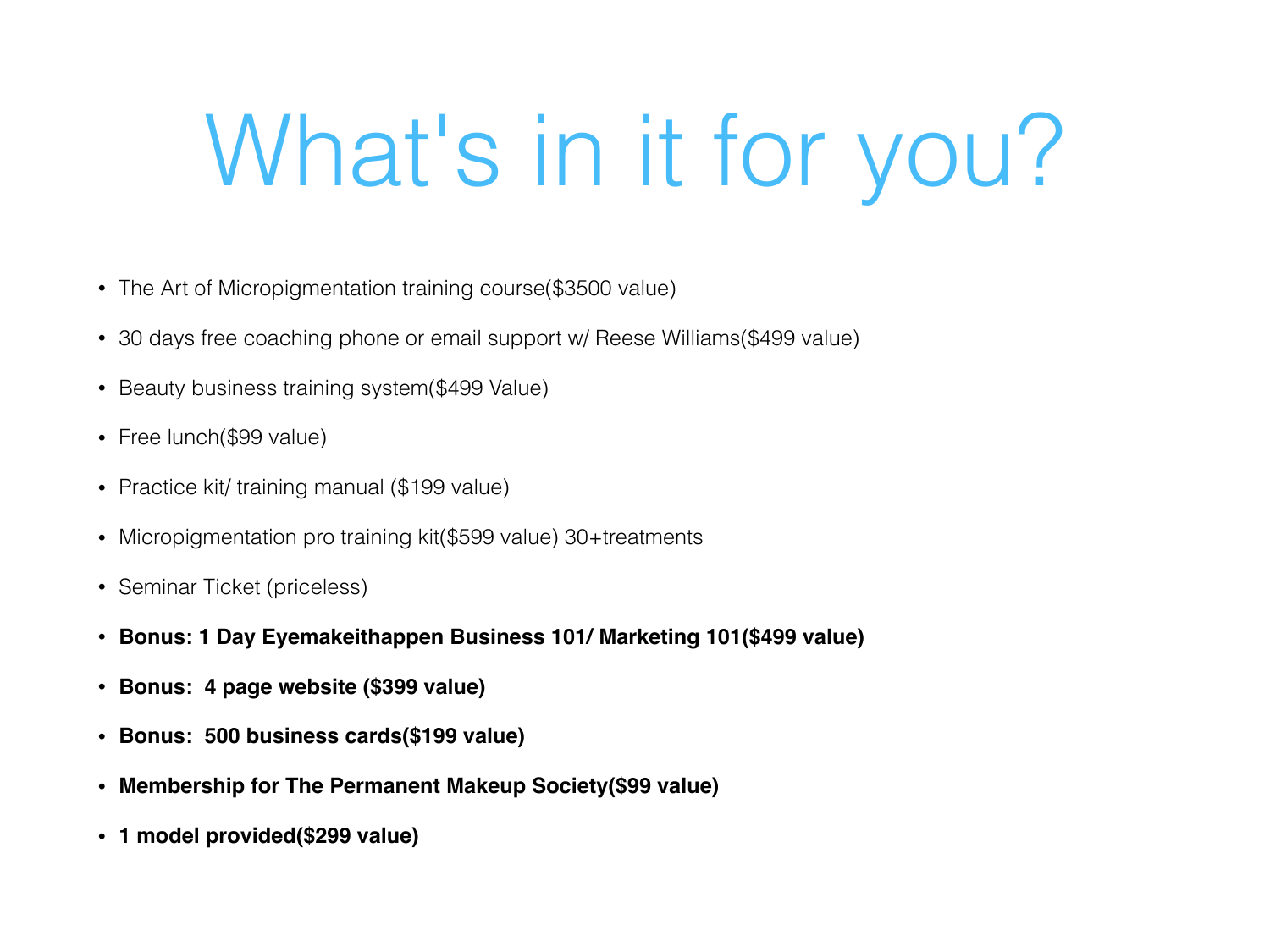

Permanent Makeup Solutions | Visual Branding | Global Training



Early Bird Special \$2995.00 or 2 payments of \$1750.00

Early Bird Special ends October 5, 2015

Location: 173 West Wieuca Rd NE Ste 208 Atlanta, Ga 30342

Only 5 people Are Accepted Per Course. Register Today!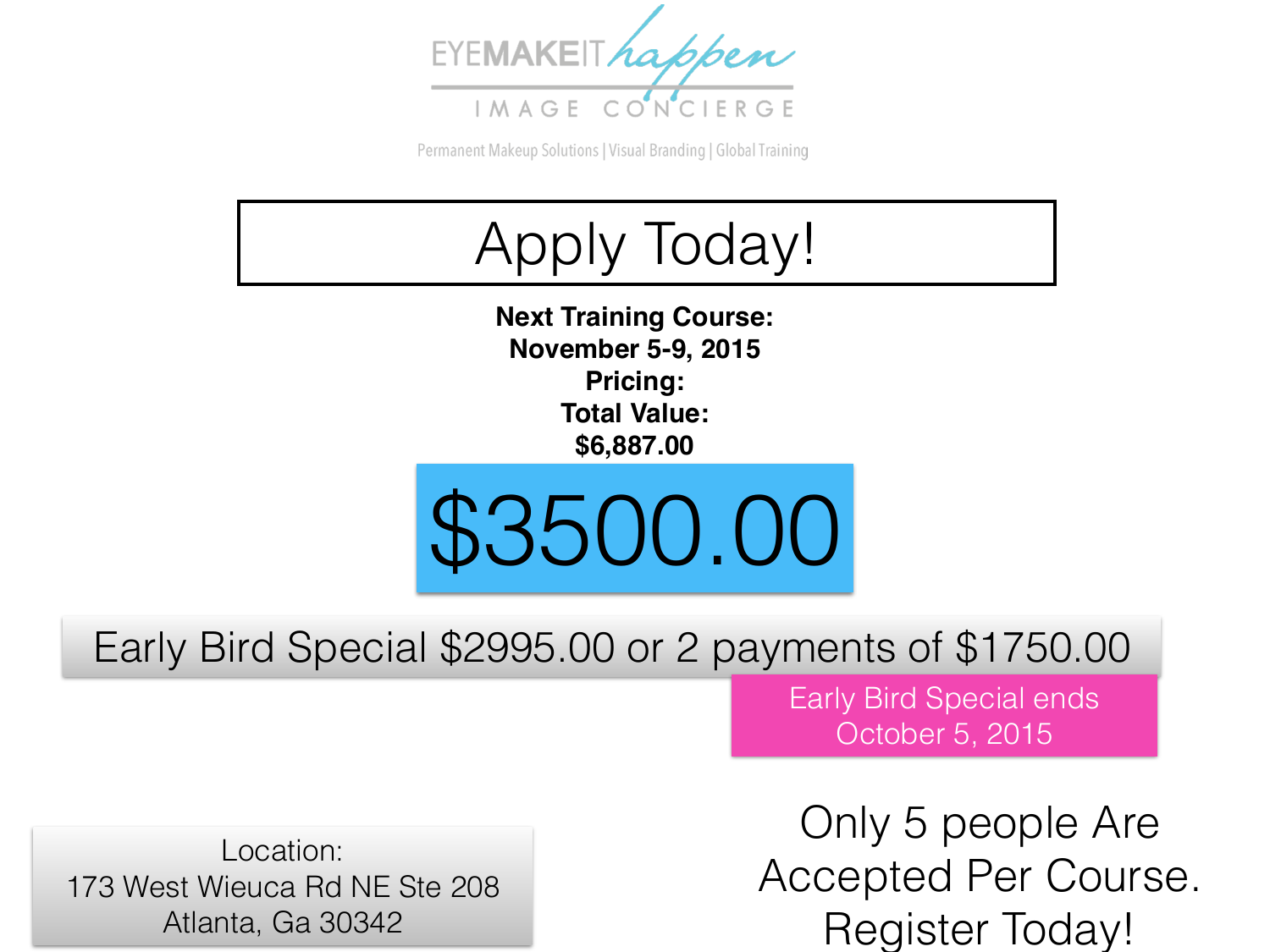## You're Worth It.

If you could learn a skill that would allow you to make real money… If you could learn the skill that would allow you to spend days doing a job you love to do… If you could do it all without punching a time clock or having to answer to add both…

What Would It Be Worth to You?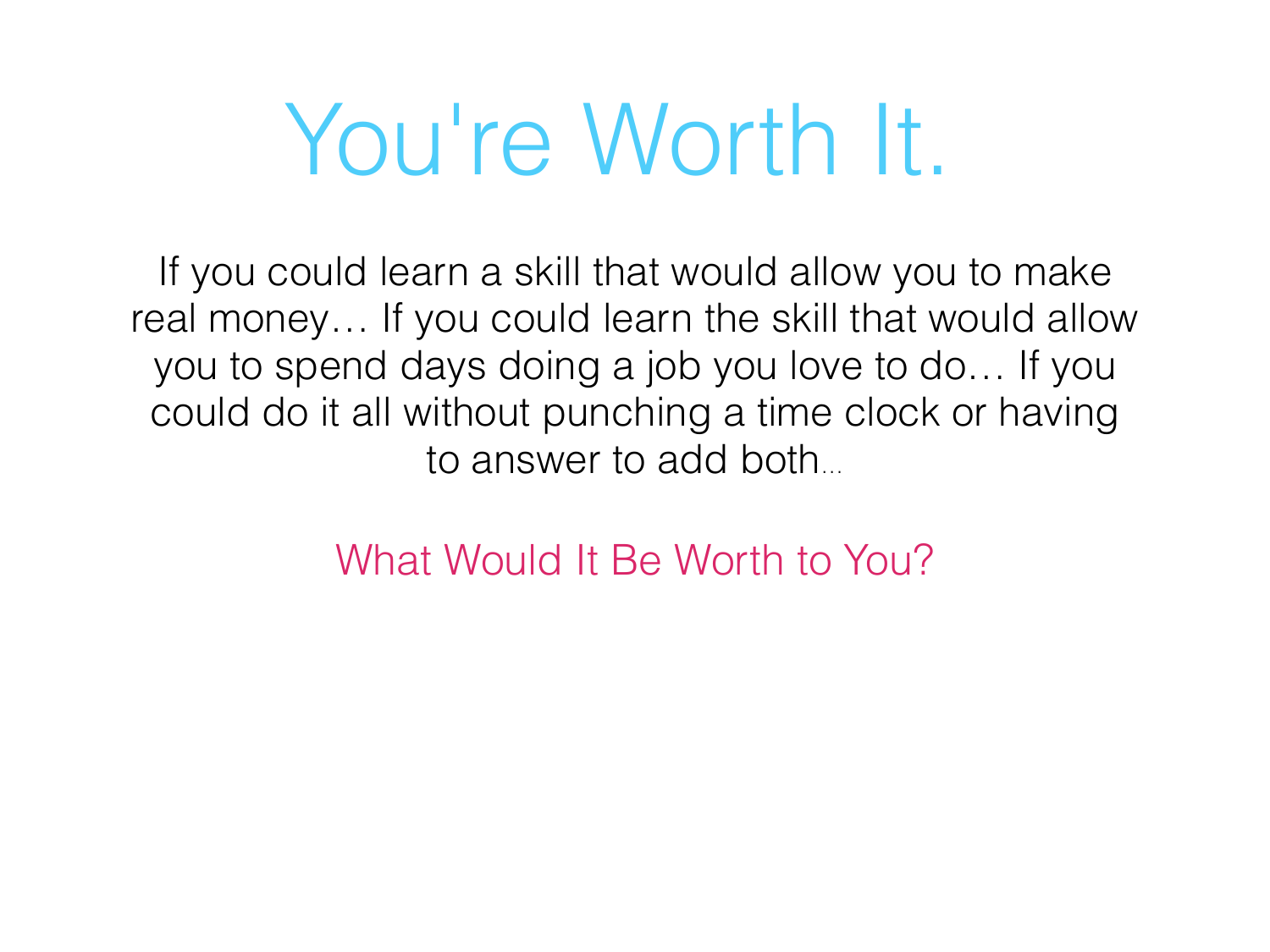**How would you feel if you didn't have to punch the clock anymore or work 100 hours a week just to make ends meet.**

**Imagine what would happen if you could be serving your clients, making their dreams come true, while being compensated very well for your talent.**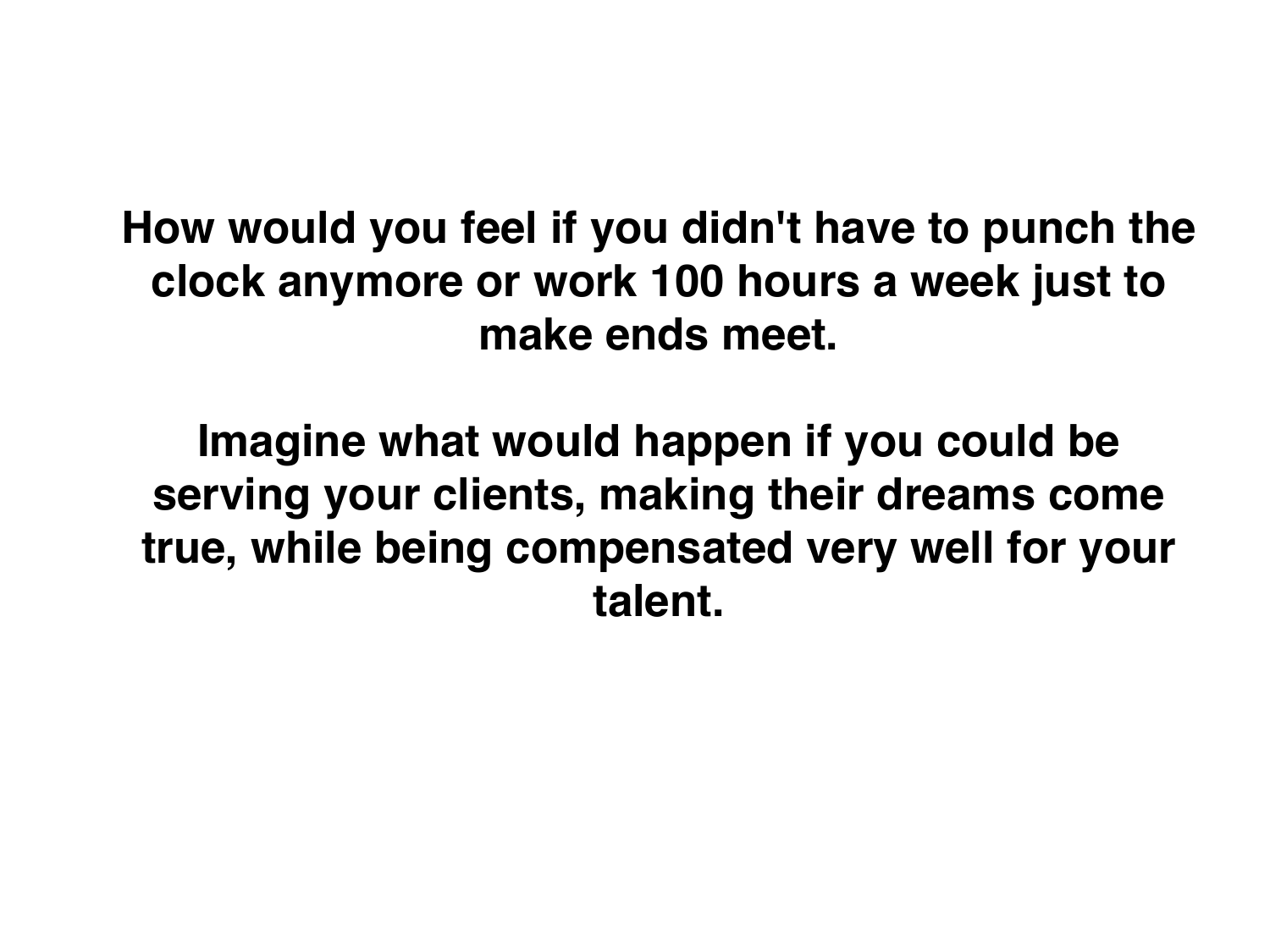**In Just 40 Hours, You'll Discover Everything You Need Know to Become a Top Permanent a Makeup Artist... Without Breaking the Bank!**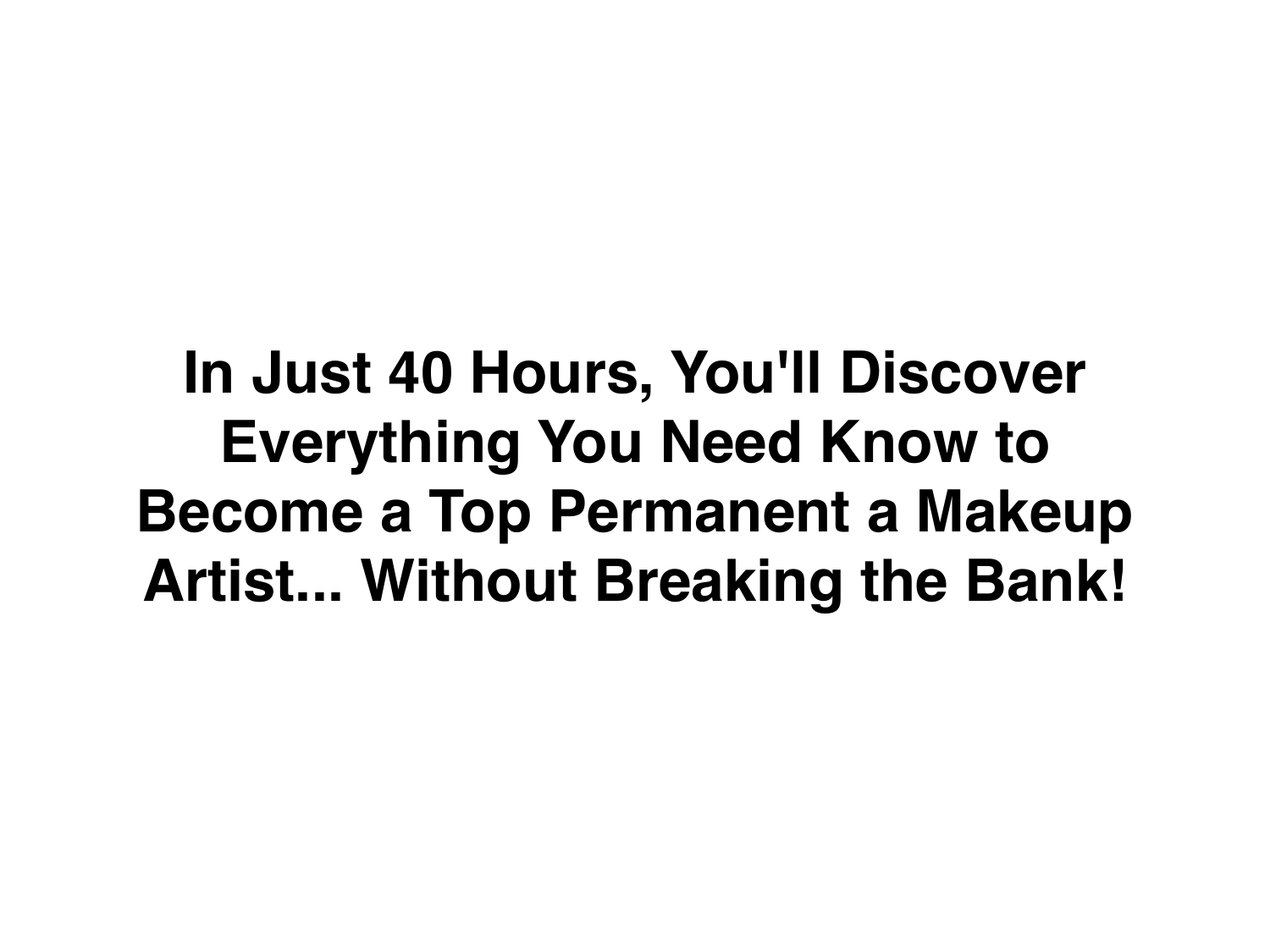#### Dear Stylist,

Life is too short to beat around the bush, so let me get right to the point...

The purpose of this short letter is to make you a BIG promise and then to give you the opportunity to come and witness the delivery of that promise in a MAJOR way.

Not long from now I'm going to be hosting the next **Art of Micropigmentation** Fundamental training course event in Atlanta, Georgia.

My goal for everyone who attends this event is nothing short of **total life and business transformation.**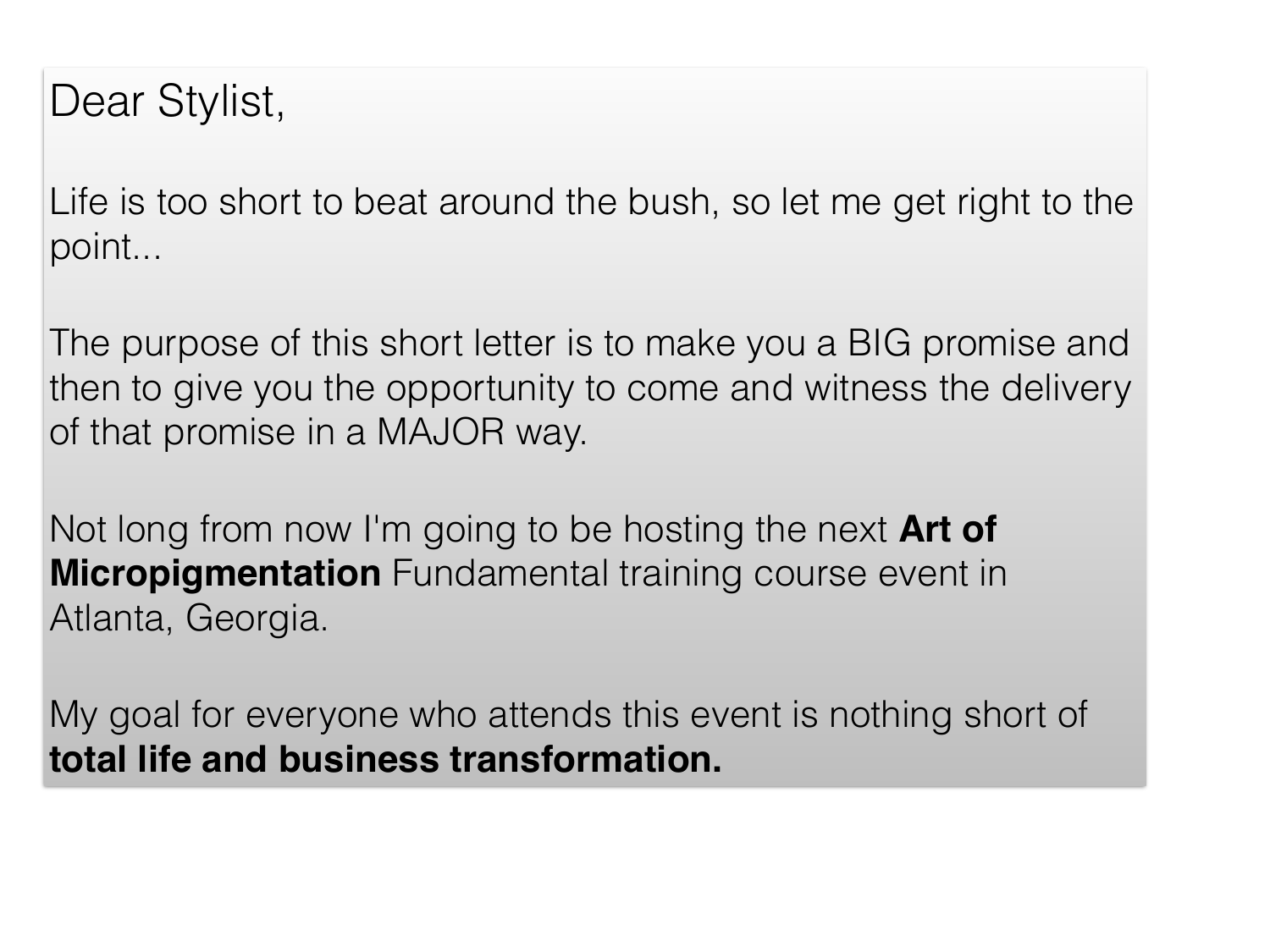#### **And that's really just the beginning.....**

**During The Art of Micropigmentation Course Event, I'm going to show you how to do all of that and a lot more.**

**But before I get into more of the details, I need to take a moment to make it clear that The Art of Micropigmentation course event is only for a select group of people.** 

**In the interest of time and to help you figure out if you're one of those people or not I'm going to be blunt:**

**If you're the type of person who's looking for someone else to do all the work for you to reach success in this micropigmentation business you should stop reading this invitation right now. Because what I have to offer is not for you.**

**Now let's be real. You're the one that's going to be doing the work. It's your life and it's your success. There are no free lunches in this world( except for at the seminar, lol )and I'm not going to pretend that any others exist. So if you're looking for a free ride to success,you've got the wrong company.**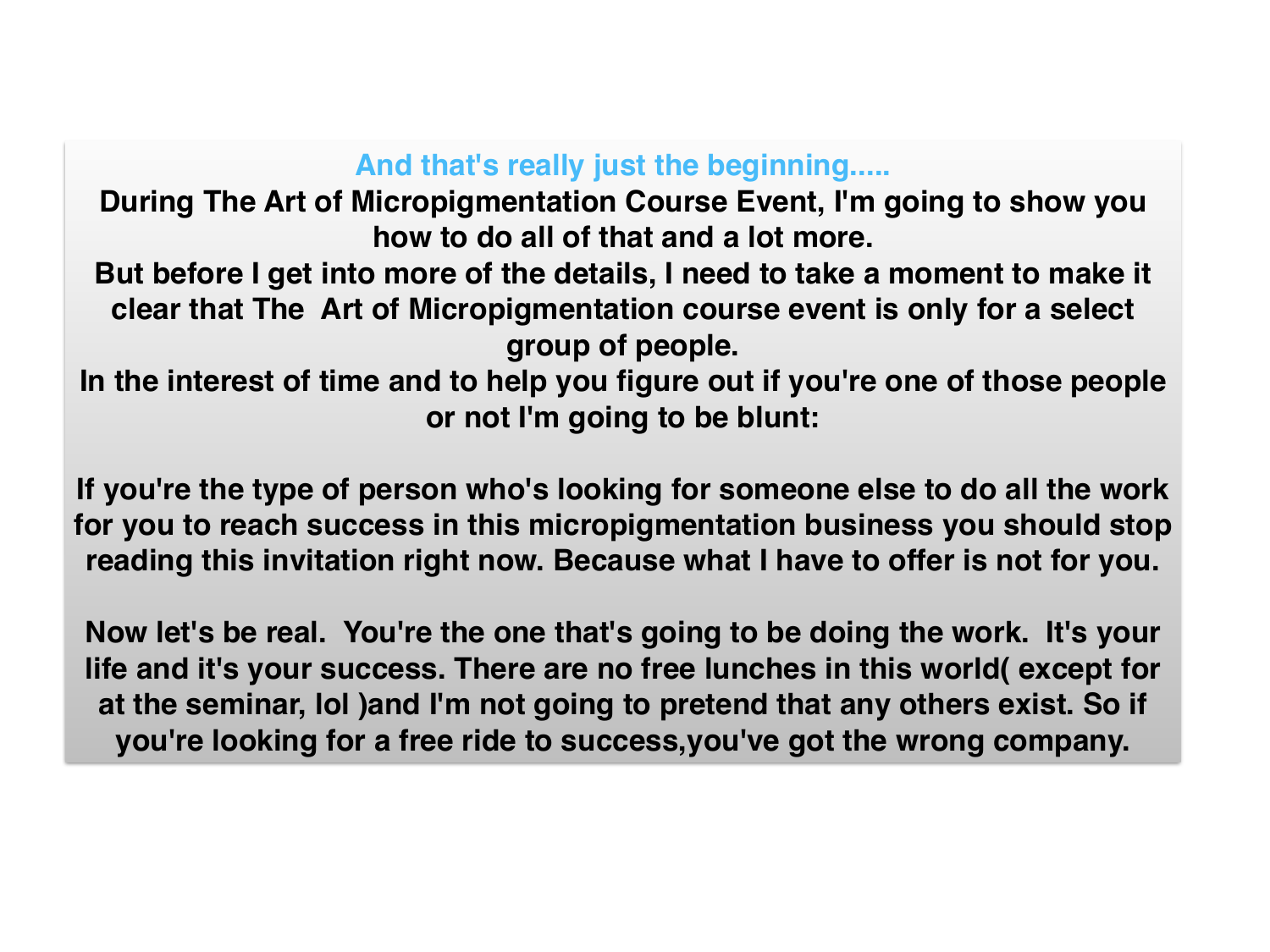#### Here's My Promise to You....

**Should you do what's necessary to find yourself in one of the available seats at The Art of Micropigmentation fundamental course event, I promise that over the course of 40 hours, I will completely transform the future of your life and business.**

What exactly does that mean? Let me give you a few examples....

How would your life and business change if you could tap into an unlimited amount of energy to create success? That might not sound possible but it is I'll show you where it's hiding.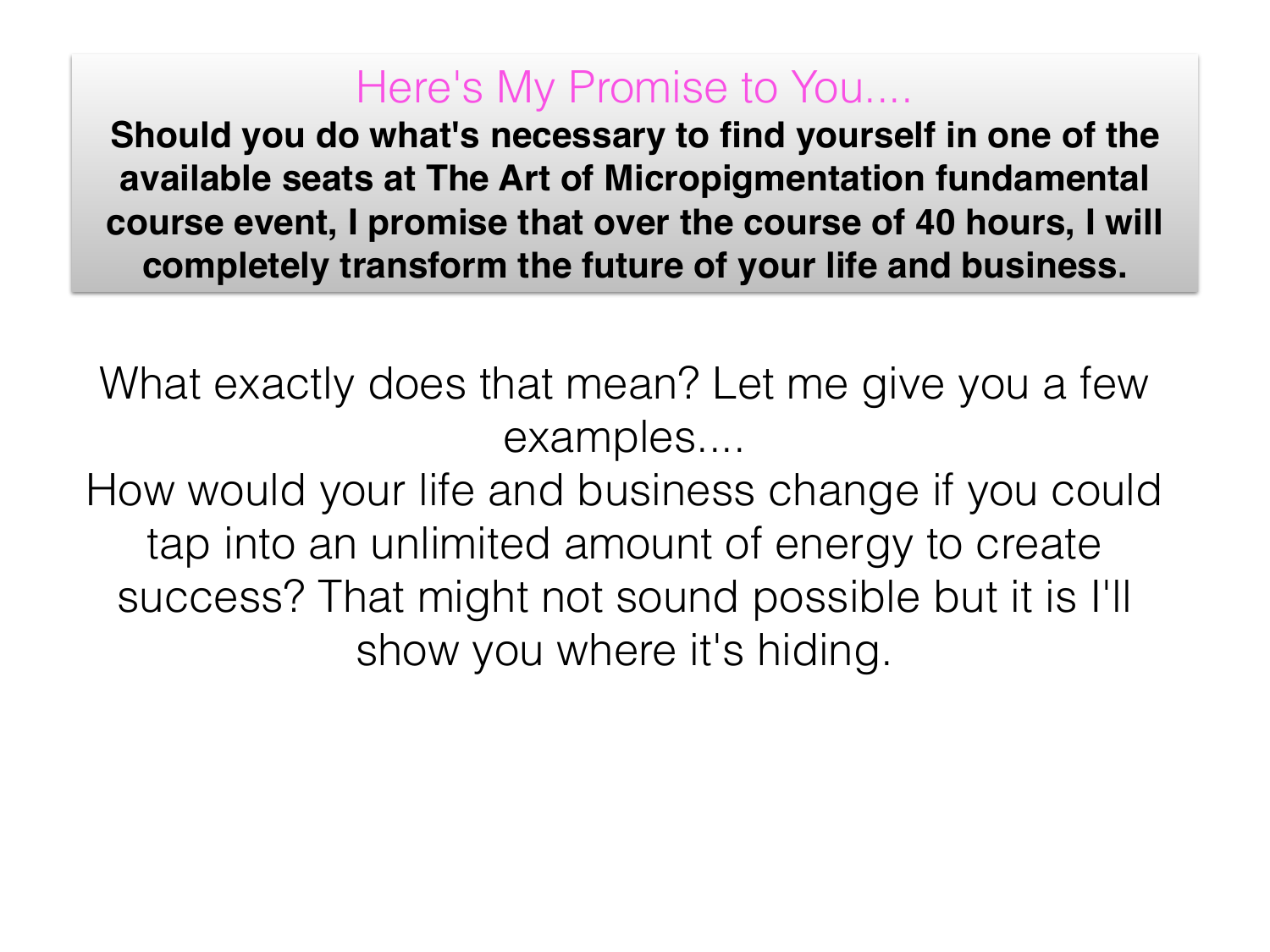### **If You're Still Reading This, Then I'm Assuming You Are Ready To Take The Next Step**

**Now that we have that out-of-the-way, let me explain to you what we're going to focus on at The Art of Micropigmentation course event.**

Day 1: On day one we will discuss the theory of face shapes, eye shapes, eyebrow shapes, enhancements, corrections, eyeliner, lips, color theory, and the art of eyebrows. We will also practice on the practice skins.

Day 2: On day two we will discuss brow theory. We will learn how to use colors to enhance brows. You will also learn solid color brow, brow shapes, 3-D brow overview, learn feathering, individual hair strokes, and custom brows.

Day 3: On day three you will learn the theory of eyeliner, corrective eye shapes, ethnic Eye shapes, procedures for ethnic skin, upper eyeliner, lower eyeliner, subtle eyeliner, dramatic liner, the powder effect, brow tinting, lash tinting, and client care.

Day 4: On day four you will learn lip theory, lip liner, lip blending, creating sharp outside lines, fuller outlined look, full lip color, how to enlarge and corrective lip shapes, color mixing, color selection, pigment removal. On this day, you will work with **live models**.

Day 5: On day five we will have a Q&A session. We will discuss mindset and motivation, beauty business 101, business planning at a glance, salon marketing 101, website and business card selection. We will also discuss coaching opportunities.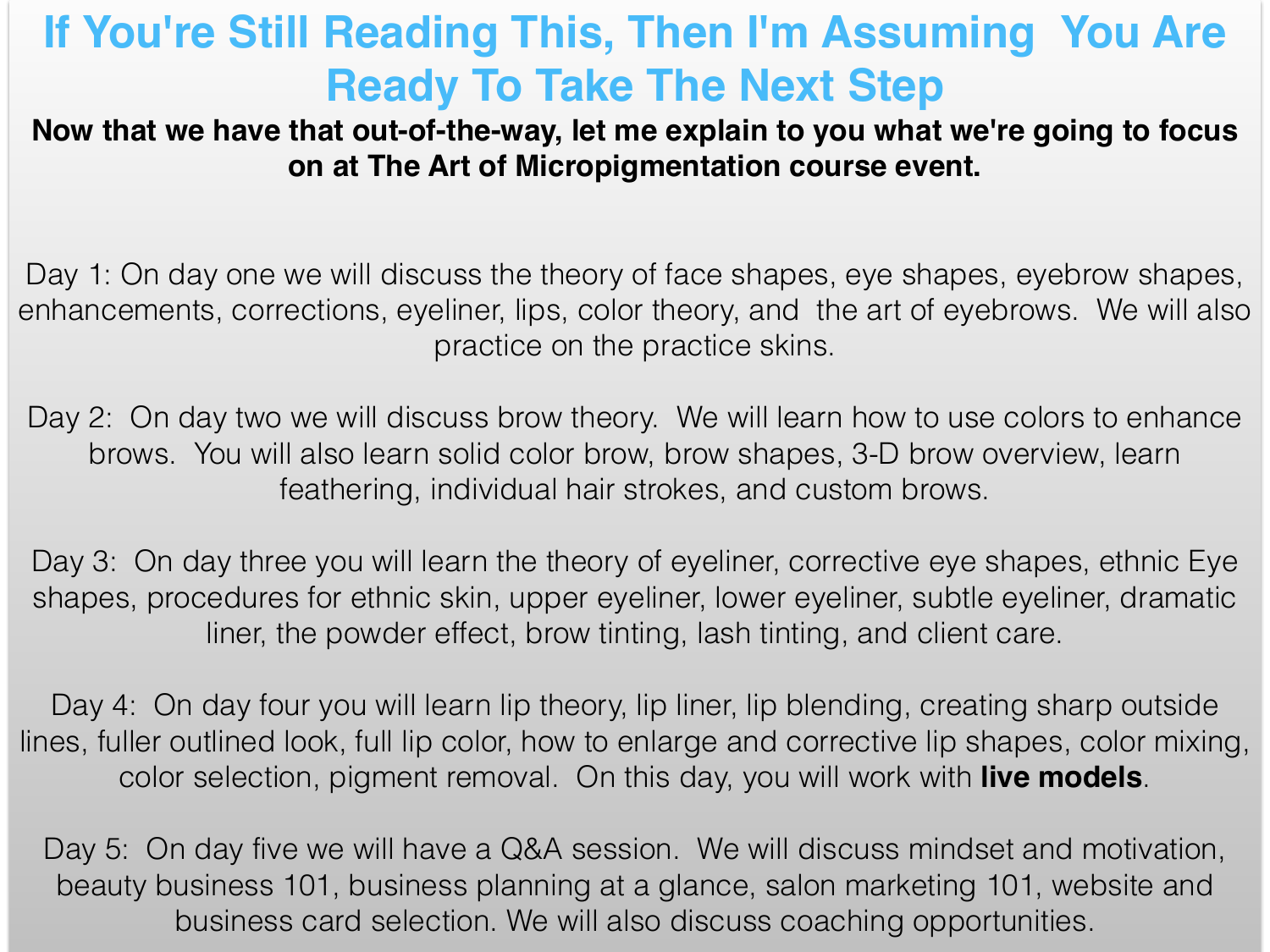### **Why Space is So Limited and What That Means for Your Future**

The Art of Micropigmentation Course Event is about impact, learning,and practice. These are very serious treatments and will make a great impact on many clients.

We want to make sure that you receive the best training possible to get you ready for your new career. We like to keep our fundamental courses very small to make sure you will leave this event a changed person.

By the end of our time together, I'm going to send you back out into the world as a better and smarter and more it's effective version of the person you are. I'm going to give everything I can to help transform you into the best version of yourself.

#### **The reason I'm telling you this is to make it clear that if you don't act quickly to reserve your ticket, you will miss out**.

But given my goals for everyone who attends this event, I'm setting things up so I can help you were people achieve more instead of help a lot of people achieve little.

I want to make this available to anyone who is serious about their future in the beauty industry. This live is it is my way of giving back to the industry into you.

Once you register you get all the details you need to plan travel and prepare for The Art of Micropigmentation Course Event.